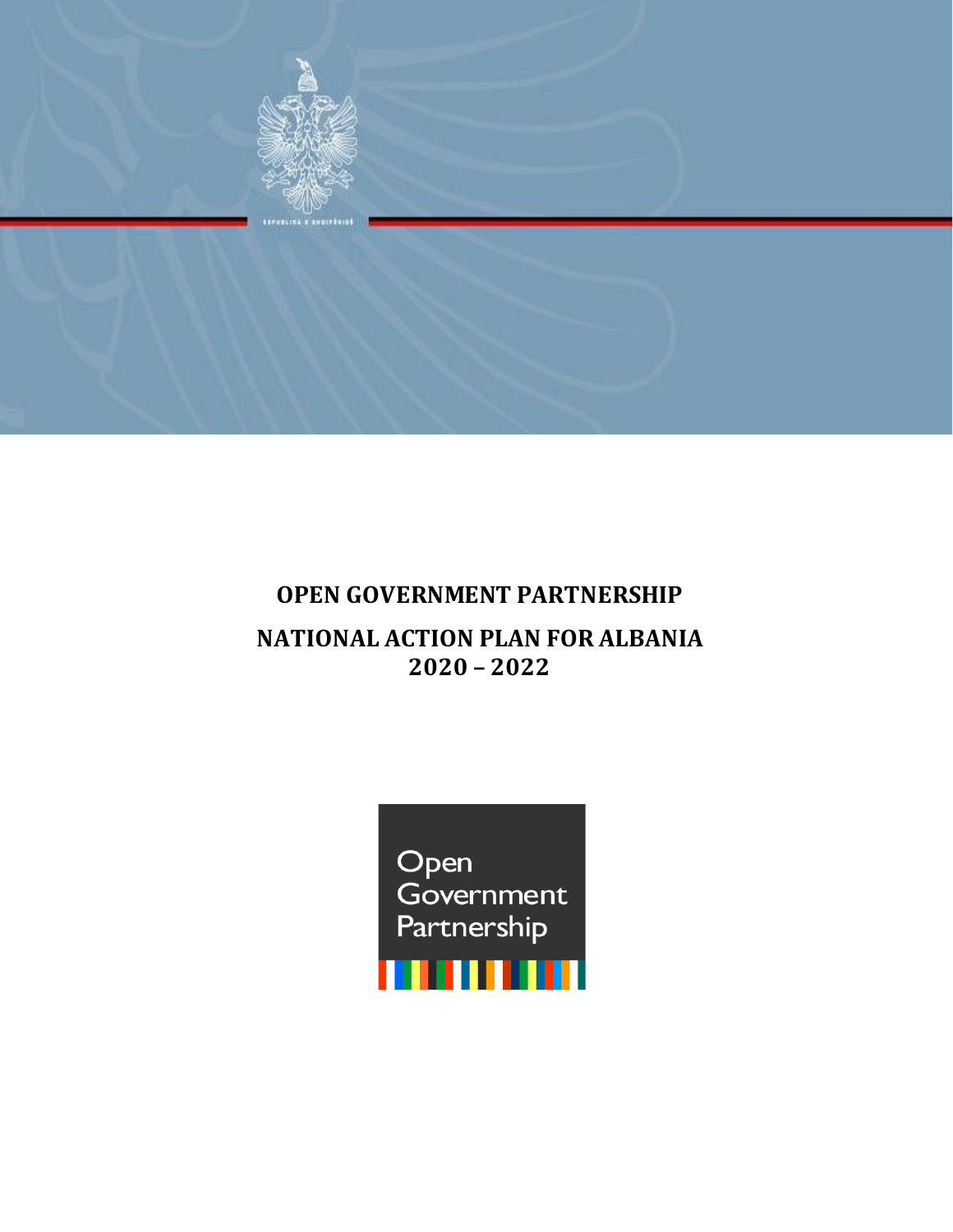# **Explanatory Note : Methodological Approach**

The methodology for the process of drafting the Action Plan 2020-2022 (For Partnership & Open Government) is based on the mechanisms and processes related to Albania's Integrated Planning System. **The Integrated Policy Management Group for Good Governance and Public Administration** under the leadership of the Deputy Prime Minister and focuses on the Albanian Government's priority for 'Good Governance' at the central and local level have been selected to play the role of the Multi Stakeholder Forum for the OGP process.

**The Multi-stakeholder Forum on Open Government/ Integrated Policy Management Group** (IPMG play the role of the MSF) **supports ongoing dialogue between government and Albania civil society on open government. Its mandate is to provide input and advice on the Government of Albania's commitments on open government, identify new areas of focus, and build the open government community across country**. The Multi-Stakeholder Forum/ Integrated Policy Management Group (IPMG play the role of the MSF) **is relevant, eligible and is composed of representative of the Government of Albania, representative from civil society and Development Partner's and is based on the EU requirement.** 

**The integrated mechanism of sector-wide/cross-sector approach within the Integrated Planning System (IPS), approved by Prime Minister Order No.157 dated 22 October 2018**, is the main system that defines the tools and mechanisms for integrated public policy planning ensuring effective distribution of financial resources. The IPMG mechanism is clearly formally established by 2 successive Prime Minister's Orders which present the structure's organisation, objectives, membership, functioning rules and operation of five Integrated Policy Management Groups (IPMG), five Sector Steering Committees (SSC) headed by a minister at the political level, and twenty-four Thematic Groups (ThGs).

**The Government of Albania considers the mechanism in place on IPMG/MSF as a relevant creating a permanent mechanism for civil society guidance and oversight which offer agility and flexibility in working mechanism**. The IPMG/MSF coordinate policies and monitor implementation covering measures related to civil society advancement, decentralization and local governance, public administration reform, service delivery public, transparency & anti-corruption, statistics, e-government and digitalization. It will also coordinate with civil society all measures that will be planned in the Action Plan 2020-2022, enabling consultations in periodic stages.

**To facilitate improved coordination, oversight, accountability and stakeholder involvement in the development of the upcoming action plan the Technical Secretariat acts as the Albanian Government Point of Contact (POC)[1](#page-1-0).**

### **Alignment with National Priorities and Frameworks**

#### **Integrated Planning System**

Strategic planning in Albania is based on the Integrated Planning System (IPS), which was initially approved by Decision of the Council of Ministers, no. 244, dated 21.4.2005 and then by DCM, No. 692, dated 10.11.2005. The IPS aims to provide a comprehensive planning framework within which all government policies and financial planning function in a coherent, efficient and integrated manner. The IPS consists of a framework of operating principles and structures that enable the most harmonious possible connection of all planning processes between them.

<span id="page-1-0"></span> $^1$  The Development and Good Governance Unit within the Office of the Prime Minister acts as the Technical Secretariat for the OGP 2020-2022 Action Plan development process.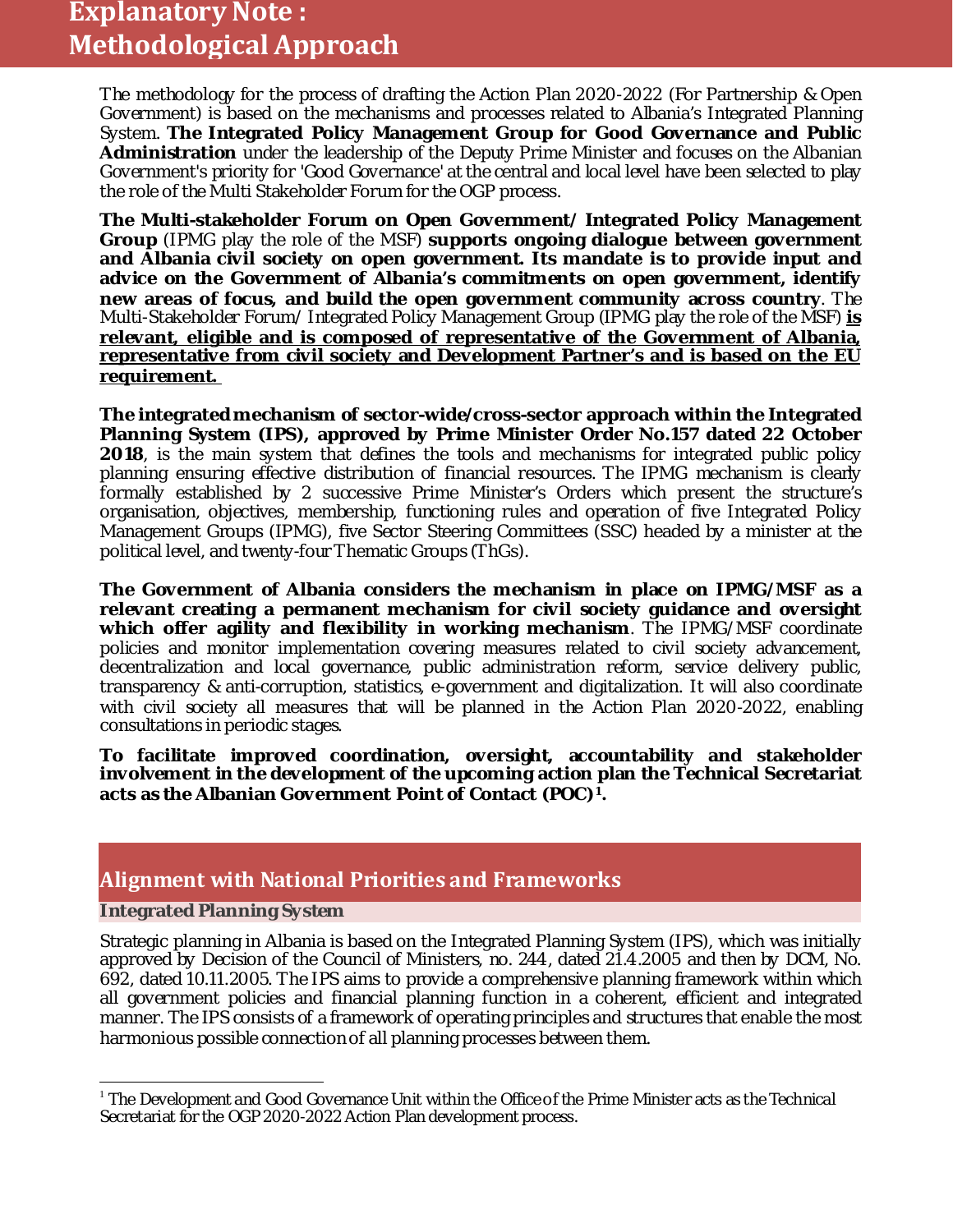There are two basic processes that support IPS:

- A medium to long-term strategic planning process, the National Strategy for Development and Integration (NSDI), which sets strategic priorities and goals;
- A medium-term budgeting process, the Medium Term Budget Program (MTBP), which requires each ministry to develop a three-year plan within budget expenditure ceilings to achieve policy objectives, in line with the NSDI.

#### **Linking Processes and Drafting the Action Plan 2020-2022**

**The methodology for the process of drafting the Action Plan 2020-2022 (For Open Government Partnership) is based on the principle of full functioning of all current mechanisms and processes related to the Integrated Planning System.**

**The drafting of the Action Plan 2020-2022 (OGP)** is based especially on the best harmonization with the Medium Term Budget Programming cycle and with the National Plan for European Integration (NPEI) as well as with the strategic planning of the country (sectoral& crosssectoral strategies).

In particular, **the Action Plan 2020-2022 (OGP)** will harmonize:

• **Relation to the priorities of the Albanian Government and NSDI II,** where the priorities set out in the Government program, as well as the priority sectors of the Government, are an integral part of the vision and policies set by the NSDI.

**• Full link between the MTBP and the NPEI,** where activities, measures and commitments under the Stabilization and Association Agreement (SAA) are an integral part of the MTBP and the NSDI.

#### **• Relation to the policies included in the national sectoral and cross-sectoral strategies of the country.**

### **Key Actors**

#### **Lead Focal Point Institutions (LFPs)**

Under the coordination and technical support of the POC Lead Focal Point Institutions (LFPs) oversee the development of Action Plan commitments relevant to their policy area of focus. The LFPs work in collaboration with the POC to co-create commitments with civil society. For more information on co-creation see explanatory note 3.

*Figure 1: Proposed Policy Areas of Focus with Lead Focal Point Institutions (LFPs), thematic groups and aligned strategies*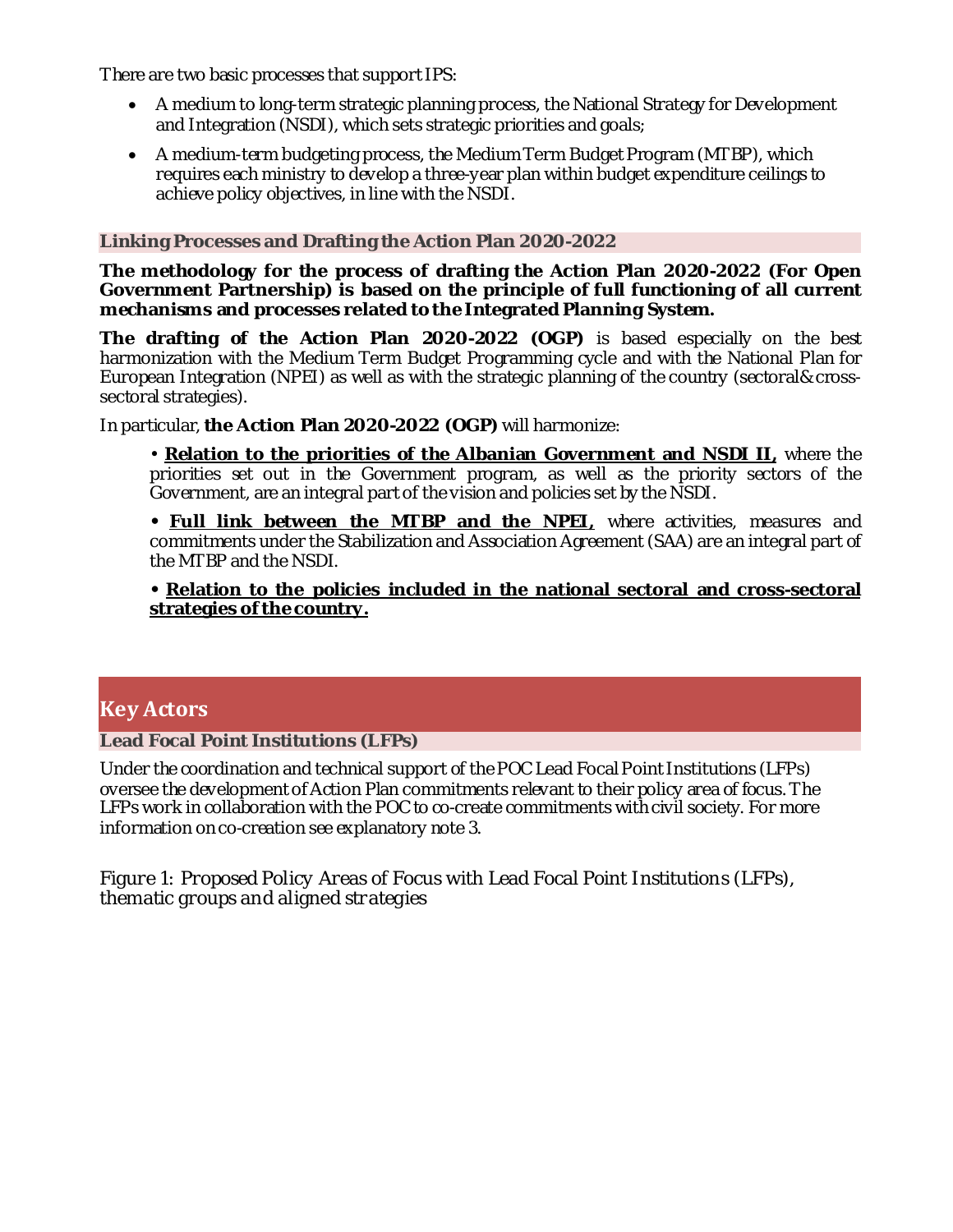#### **Centralized Role of the Technical Secretariat (TS) / Government Point of Contact**

With improving participation, transparency and accountability central to Albania's approach to the development and implementation of its next action plan t**he POC has developed and implemented a new series of support tools, mechanisms and procedures that provide a framework for expanded co-creation related to draft action plan 2020-2022.**

*Figure 2: Overview of POC Coordination of the Thematic Stakeholder Consultations*

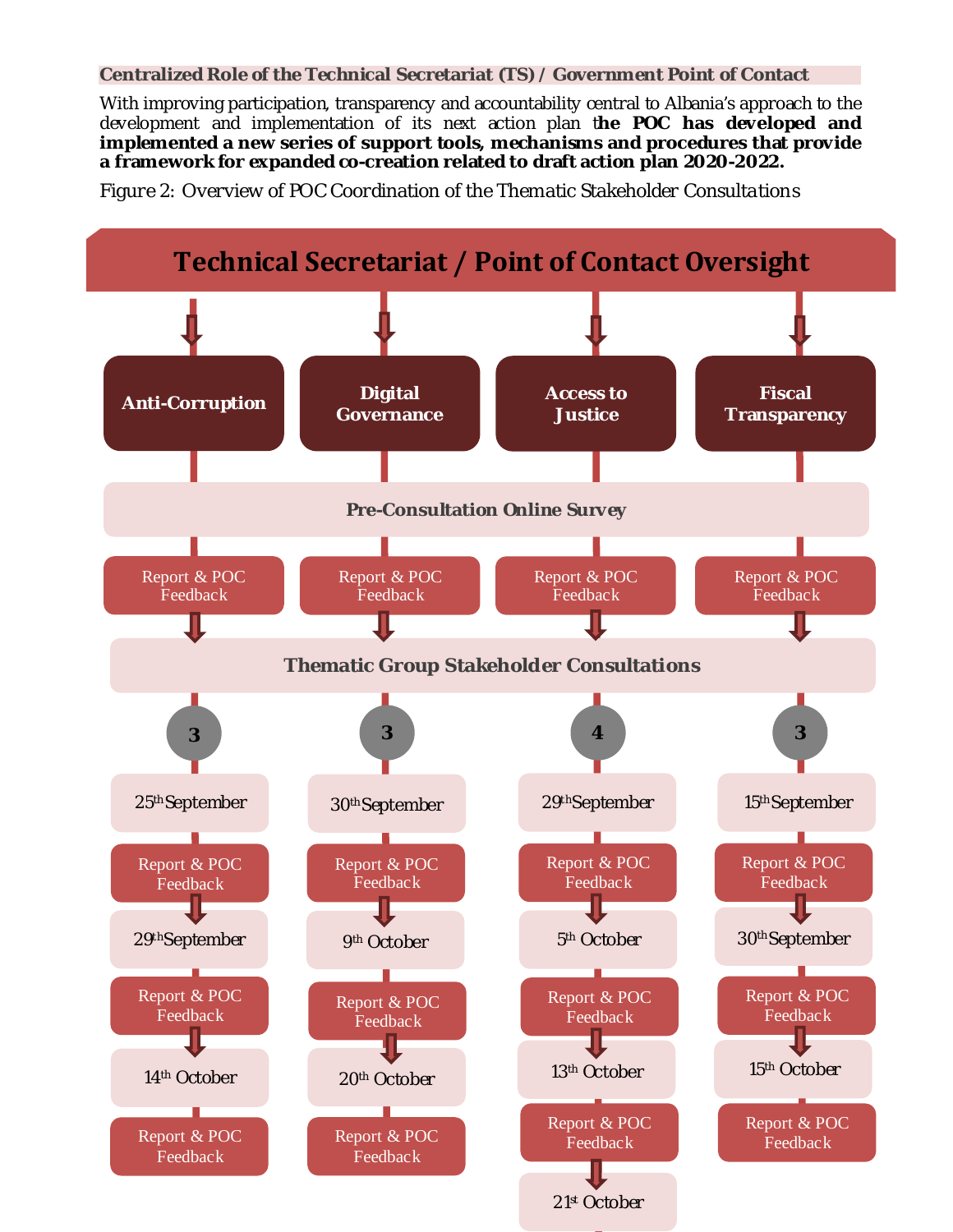### **POC Developed Tools, Mechanisms and Procedures:**

**Strengthened collaboration between line ministries (LFPs) and central government (POC) through the implementation of formal feedback mechanisms** and regular on communication support and guidance with government departments and ministries / agencies to align ministerial and central government priorities and coordinate planned actions.

**The creation of sustainable systems and tools to foster and develop capacity within the public administration aims to promote coordination and engagement** between the PMO, line ministries, civil society and international organizations to develop and implement lasting governance reforms. **These systems are intended to also encourage capacity building within the PMO and LFP institutions on OGP principles and processes and their integration into policy development.**

#### **Management Framework**

- **Methodology:** The POC developed the methodology framework for the development of the OGP Action Plan 2020-2022. The framework is based on the mechanisms and processes related to Albania's Integrated Planning System.
- **Stakeholder Consultations**: The POC in the entire process have overseen the consultation process and have collaborate through different channels and produced tools between LFPs and stakeholders for each of the four proposed policy areas. Each policy area have conduct 3-4 stakeholder consultations in collaboration with the POC and in total result that only thematic consultations have been conducted in total 14 consultation meetings. An additional stakeholder consultation have been carried out following the drafting of the action plan.
- **Management Calendar: POC have** designed in order to facilitate accountability and ensure all procedures are appropriately followed the POC has created a management calendar with all intermediary tasks involved in the development of the action plan, which have been published in the OGP web.
- **OGP Website:** The POC in close collaboration with the NAIS continuously have ensure that the OGP website is updated with all the relevant reports, contributions and supplementary information for effective and informed stakeholder participation.

#### **Consultation Process Reporting Framework on the National Action Plan 2020-2022**

• **Consultation Report developed and published on the OGP web**: Following each consultation initiative each LFP developed a structured, but brief report based on a specific/unified framework produced from POC (POC have developed a unified structure reporting for the consultation feedback). These consultation reports developed have been focused on stakeholder participation during the consultation such as reflecting on the level of engagement, identifying areas for improvement and how this have been achieved in the all consultations and stakeholder's/CSO's feedback. These reports facilitate dialogue between the POC and LFPs and enable for improvements to be made on an on-going basis and are published on the OGP website for public consumption.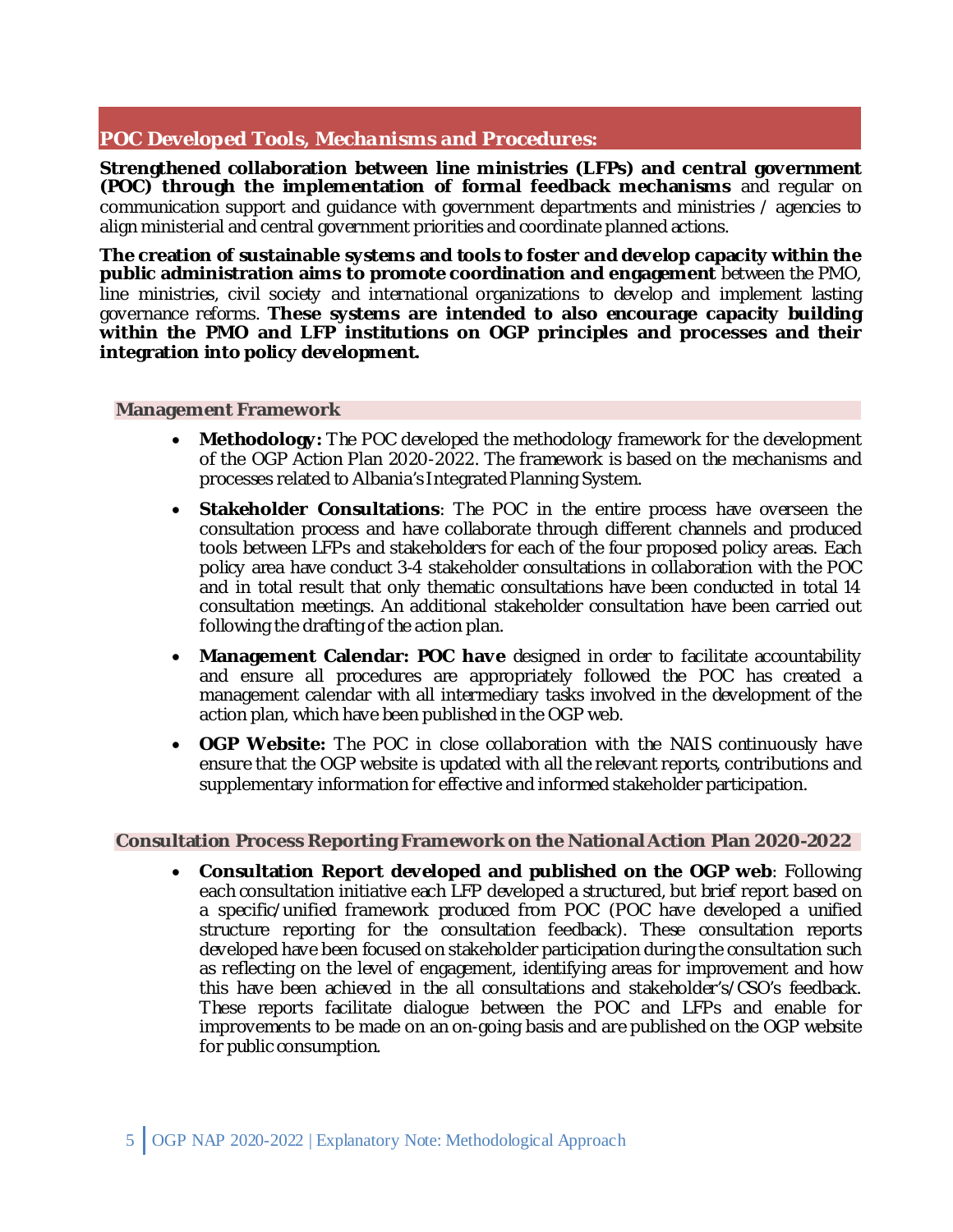- **Report Framework and Templates**: To facilitate reporting that captures the issues of focus through an easy to complete format that does not overburden the LFP with requirements and report writing the POC developed report frameworks with specific questions as opposed to requiring open-ended generalized reports. The templates focus on evidence/ emphasis on identifying areas for improvement regarding engagement and identification of areas where to improve engagement
- **Quality Check for Reports**: The POC developed structured templates and have provided feedback to the LFPs on their reports through the entire process. Answers are flagged as incomplete, partial or complete with recommendations and comments provided by the POC. This system provides a formal and consistent means of feedback to foster consistency in reporting as well as support improvements to stakeholder engagement and participation.
- **Quality Check for Prioritization**: The POC have provided quality control of the prioritization process ensuring all ideas are included and evaluated using the prioritization template (discussed below under 'stakeholder contribution mechanisms') which have ensured through the entire process transparency and fairness in the evaluation and selection process.
- **Prioritization Tools and reports have been published in the OGP web**.

#### **Stakeholder Engagement Tools & Mechanisms[2](#page-5-0)**

Informational Tools

- **Have been produced and published in the OGP web the OGP Stakeholder Brief**: This package have provided an overview of the OGP process for stakeholders. It promotes participation through by highlighting the independence of the IRM framework and the opportunities that the OGP process offers for stakeholders to partake in policy making and governance.
- **Have been produced and published in the OGP web the Policy Area Specific Stakeholder Brief:** This packages focuses specifically on the policy area being proposed in order to spur brainstorming and the development of ideas as well as to equip stakeholders with sufficient information to engage on the topic with contributions that will be relevant to the OGP process.

Stakeholder Contribution Mechanisms

• **Developed, efficient used and published in the OGP Web the Prioritization/Criteria Guidance & template**: Based in part from the IRM's stated criteria the POC developed a prioritization framework with categories for verifiability, relevance to OGP principles, estimated impact, civil society engagement, feasibility, alignment with local, national and international priorities. This framework was accompanied with a guidance note for how LFPs can work with civil society to tailor the framework and assess contributed ideas in a transparent and fair manner. The framework is published in the OGP web and all ideas have been assessed according to the framework and their assessment.

<span id="page-5-0"></span>2 Discussed in further detail in the 'Co-Creation' Explanatory N ote

<sup>6</sup> OGP NAP 2020-2022 | Explanatory Note: Methodological Approach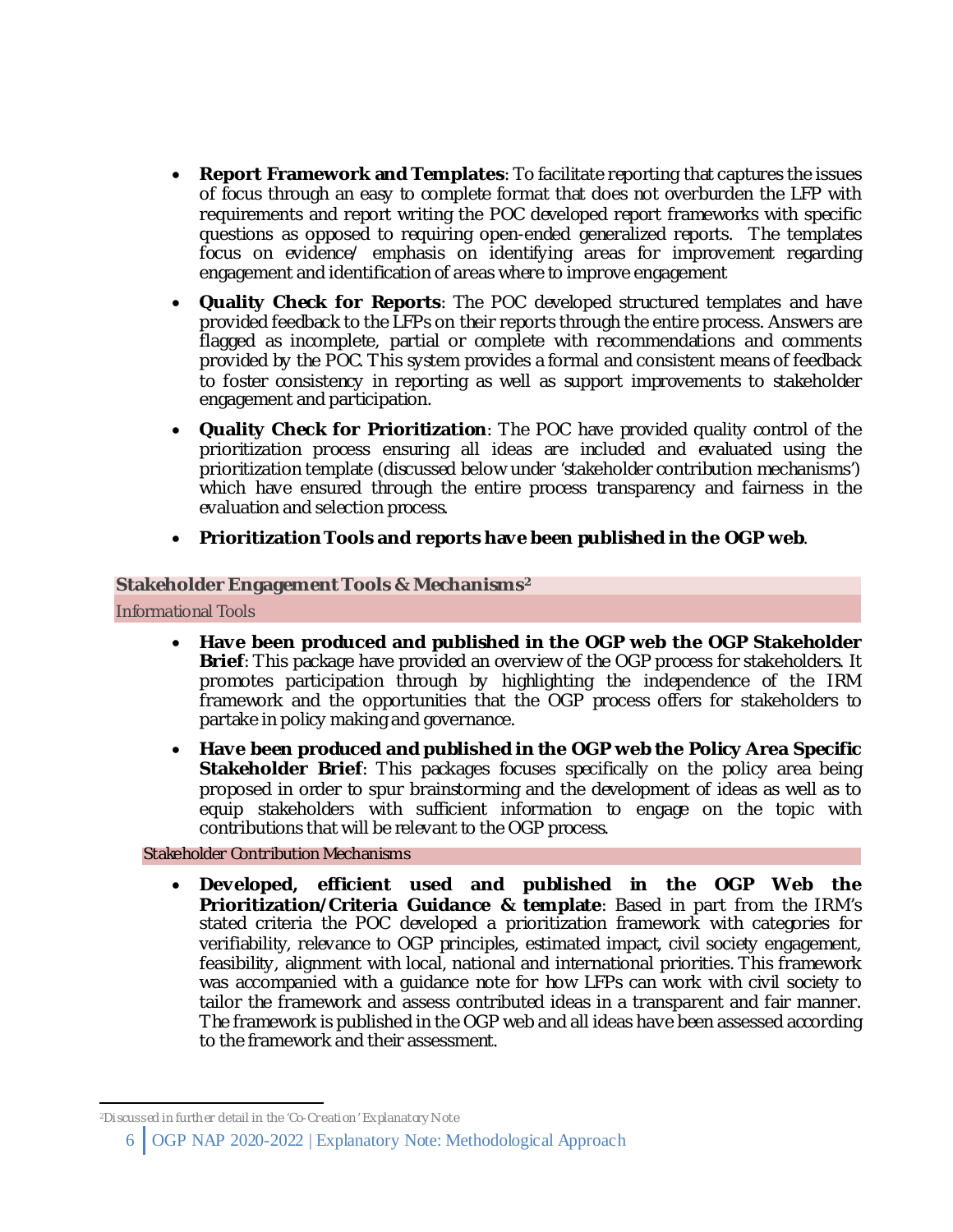- **Consultation Meeting Ideas in frame of the OGP Action Plan**: Stakeholders in the entire process have been encouraged to provide comments, ideas and general feedback during all consultations meetings. All comments and discussions are recorded in the consultation report and have been published on the OGP website. Comments and suggestions made during consultations have been incorporated into the development of the action plan.
- **General and Specific Ideas**: In addition to in-person consultations stakeholders have been encouraged through dedicated emails from LFPs which have stimulates the CSO's to provide feedback and ideas outside of the consultation meetings.
- Both word and googleforms formats produced and published in the OGP web for the feedback consultation have provide opportunities for stakeholders to contribute. A 'general ideas' version focuses on broad issues and solutions relating to the policy focus, meanwhile a 'specific ideas' version enables stakeholders to elaborate and refine their ideas within the format of the OGP requirements.
- All ideas contributed have been published and evaluated using the prioritization framework.

#### **Collaboration with LFPs**

• **Partnered Presentations for Stakeholder Consultations**: To encourage informed participation the focal point of the POC have coordinated through entire process with the LFP to facilitate presentations for the stakeholders. The POC have explained to LFPs all the relevant details of their work and suggested ideas and recommendations for the action plan. The POC also have presented through the entire process and in most consultations in order to outline the concept of OGP, outline methodology approach, also have been presented relevant examples from other countries and the ways in which stakeholders can contribute. The content of these presentations is tailored based on the weekly planning meeting, but broadly focuses on equipping stakeholders with the information and tools to utilize their expertise towards developing ideas relevant to the OGP Action Plan – with each presentation building on the previous consultation. Finally, the POC presentations have been emphasized and also have encouraged and promoted the discussion in order to produce a relevant and transparent dialogue between all the stakeholders.